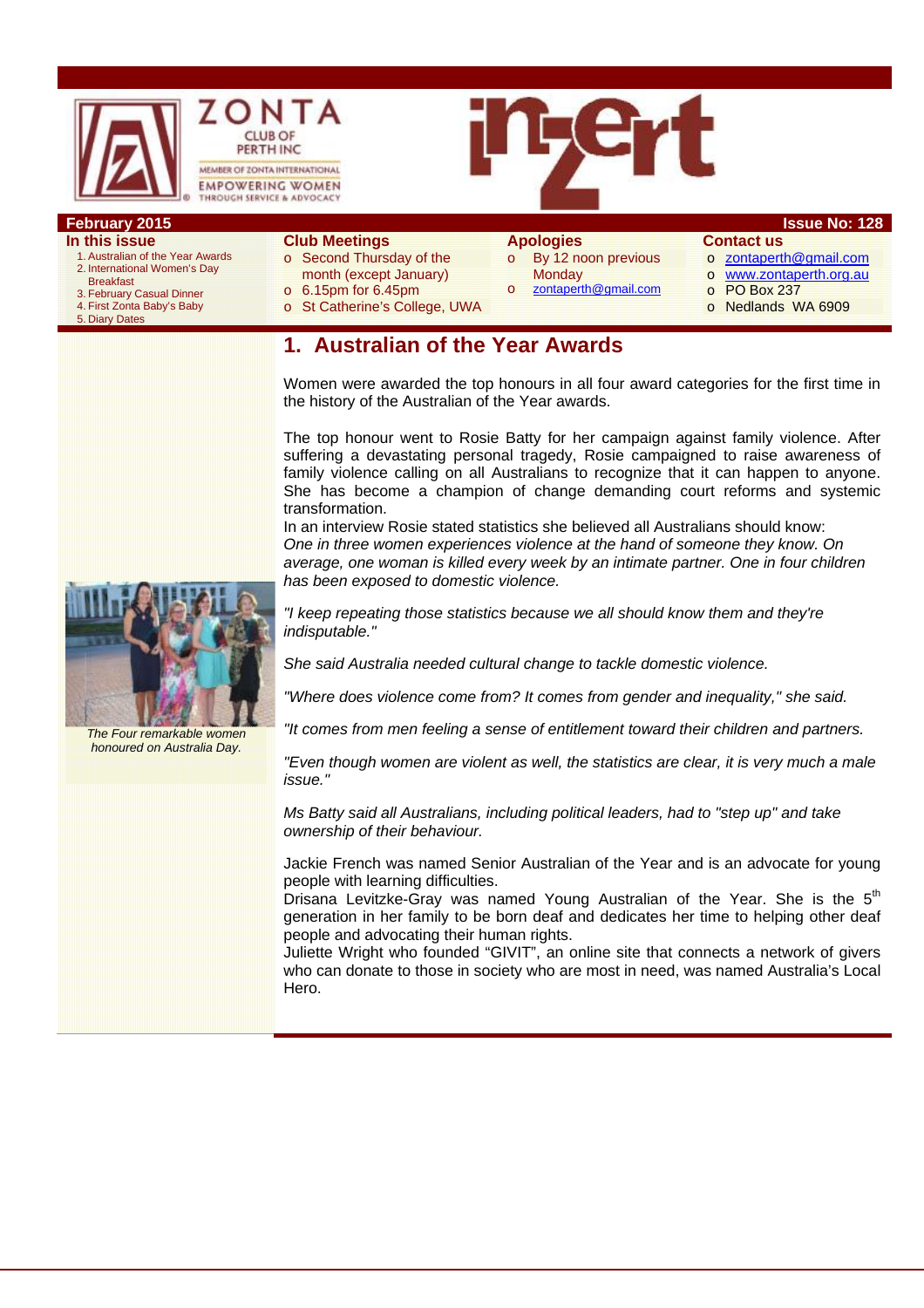



#### **2. Casual Dinner February**

Our Casual Dinner was held on 12 Feb at Jill's beautiful home. It was a lovely night attended by many members, friends and guests with more food than any of us knew what to do with and provided a relaxed atmosphere to catch up after the silly season and have a great night of fellowship.



## **3. International Women's Day**

On Thursday March 5, the annual Perth International Women's Day Breakfast was held at the Perth Convention Centre. The theme of the event was "Beijing +20: Let's not wait another 20 years for gender equality" and it was hosted by Elizabeth Shaw the President of ANC for UN Women Board. Panellists were Carmen Lawrence, Professorial Fellow at the University of Western Australia, Mele Maualaivao, Samoan Country Programme Coordinator, UN Women and Yassmin Abdel-Mageid, Founder of Youth Without Borders.

All panelists brought forward great discussion points especially regarding quotas and targets with Mele informing us of the upcoming Solomon Islands elections having quotas set and the training and education programs set up for potential candidates.

A stand was set up displaying Zonta and its projects and getting the word out about Zonta and the work we all do.

Around International Women's Day a lot of interesting information was released regarding women and gender equality.

Grant Thornton recently released its *International Business Report 2015*, revealing that Australia and New Zealand are falling behind globally when it comes to empowering the female workforce.

In the Asia-Pacific region – which includes Australia and New Zealand – just 20% of senior roles are held by women.

In fact, New Zealand falls into the bottom 10 globally, with 19% of the nation's senior leadership roles being held by women. Australia failed to make the top 20, with just 22% of the nation's senior leaders being female.

Eastern European countries led the way, with Russia coming out on top – 40% of Russian senior leadership roles are held by women.

Georgia, Poland, Latvia and Estonia followed, with each country having at least 35% of senior roles occupied by the female workforce.

The report also found women are most likely to be employed as their company's HR director than any other C-suite role; 27% of women in senior management held this position.